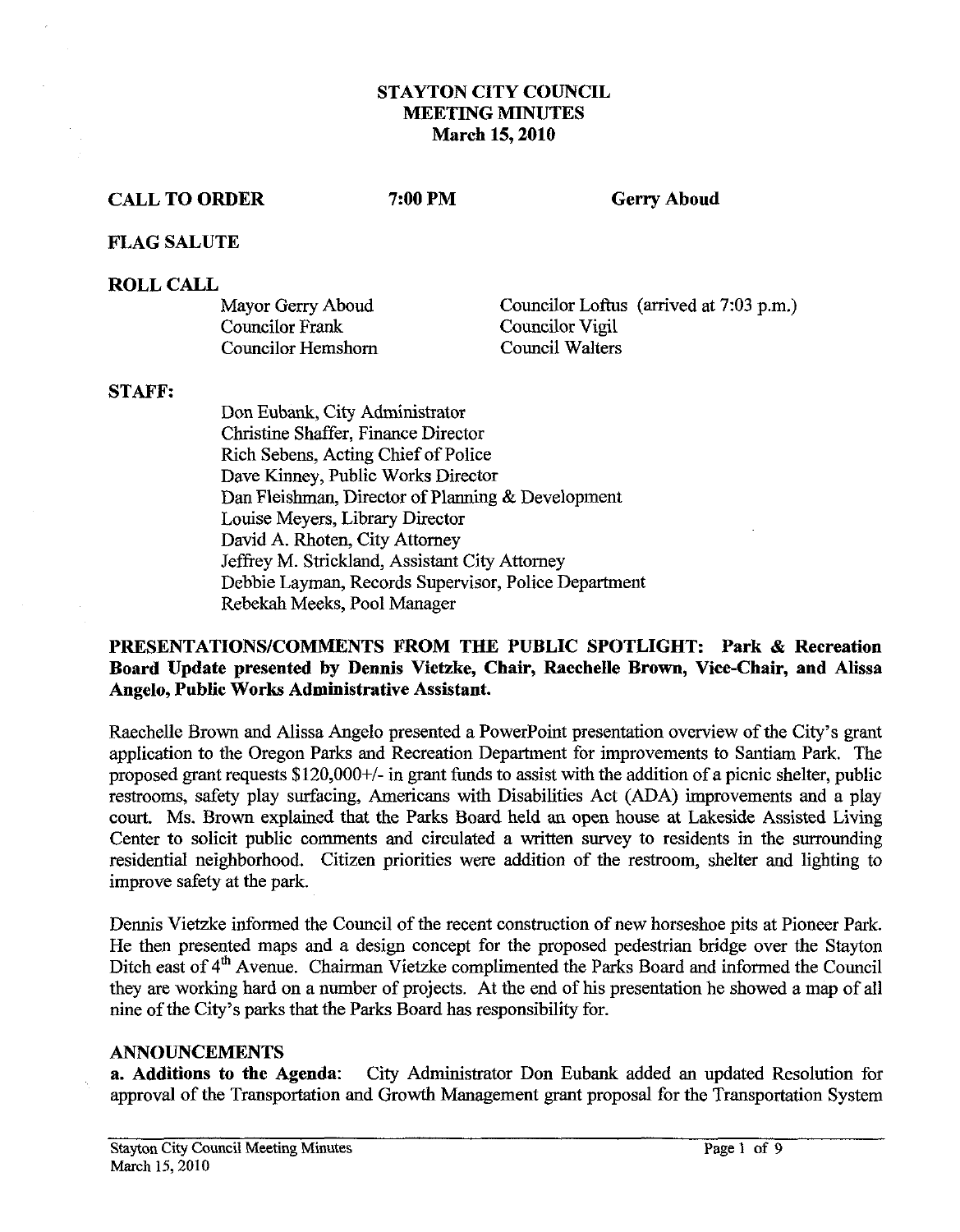Plan update. Mayor Aboud stated this would be added to the agenda after the enterprise zone discussion.

## **CONSENT AGENDA**

**a. City Council Meeting Minutes of February 16, 2010.** City Administrator Eubank and Mayor Aboud noted the staff handed out an addition to the minutes to reflect the Public Works Directors report on the  $10<sup>th</sup>$  Avenue property asbestos abatement.

**Motion:** From Councilor Vigil, seconded by Councilor Walters, to approve the consent agenda with the amended meeting minutes of February 16,2010. Motion passed: 5:O.

## **PUBLIC HEARINGS - None.**

**UNFINISHED BUSINESS** - **None.** 

## **NEW BUSINESS**

## **Resolution No. 851 Enterprise Zone**

**a. Staff Report -Dan Fleishman. Mr.** Fleishman presented a staff report authorizing the submittal of an Enterprise Zone application to the Oregon Business Development Department (OBDD) for an Enterprise Zone that covers most of the City of Stayton's industrial area. He explained an Enterprise Zone provides tax incentives for qualified manufacturing concerns that make new investment within the zone and hire new employees. Eligible firms will qualify for a property tax exemption for a **3** or 5 year period. The standard exemption is **3** years, but if family wage jobs are created with wage rates higher than those in the Marion County area, then the property tax exemption can be 5 years. The Oregon Legislature has authorized a limited number of enterprise zones within the State of Oregon. Twelve (12) enterprise zones this year. Mr. Fleishman informed the Council that OBDD staff anticipates that at least three of the zones will not apply for redesignation. Each application for **an**  enterprise zone is scored based on economic thresholds including employment rate, poverty level, income levels and population growth. Mr. Fleishman concludes the Stayton Enterprise Zone would qualify at the maximum point total if the Council supports the submission of the application. The area designated in the application is larger that the Stayton industrial area, because the City needs to provide reliable economic data for a block group under U. S. Census data for the 2000 Census. In looking at the 2 block groups that include the city's industrial area, the poverty group, income group and average **annual** unemployment rate for the City in 2009 meets the qualifying criteria with OBDD.

On March 4, 2010 the City held a public meeting to discuss the Stayton Enterprise Zone application. Representatives of area taxing districts were invited. The Water Control District, and Chemeketa Community College attended. The Fire Chief expressed no concerns in a conversation with the City Administrator. No other taxing districts contacted the City.

Under the state regulations, the City must designate an Enterprise Zone manager. SEDCOR is willing to serve as the City's Enterprise Zone manager. SEDCOR currently plays this role for the City of Salem.

The Council may approve the application or not. Mayor Aboud asked if the City can opt out after three to five years if the Stayton Enterprise Zone is not successful. Mr. Fleishman did not know the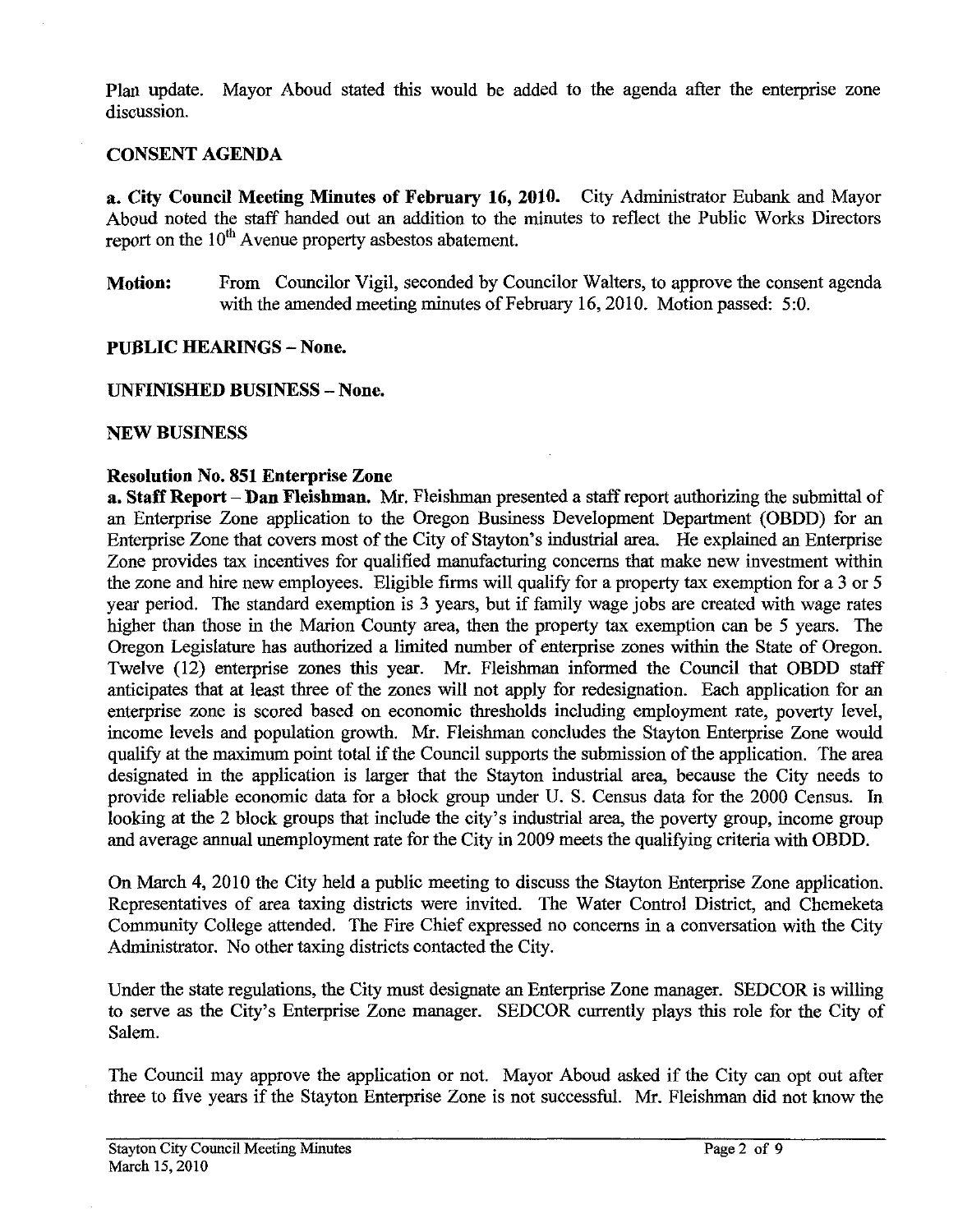answer. He noted that should no development occur, the City and other taxing entities will not lose anything, because there would not be any new real property or industrial machinery investments added to the tax rolls. Under the current statutes, the Enterprise Zone expires in **2013.** The legislature must authorize this extension in the **2012** Oregon legislative session. Mayor Aboud complimented Mr. Fleishman on his staff report.

Councilor Frank stated that he has done some research on Enterprise Zones. Mr. Frank said that his research indicates there are some flaws with the Enterprise Zone in practice. He asked what is the rate of return on the public costs for the creation of an Enterprise Zone. Mr. Fleishman replied the State of Oregon Office of Legislative Revenue found that on average that it takes 7 years after the tax exempt property comes back on the tax rolls for the property taxes to catch up with the lost property taxes. The other measure of return was the cost to the taxpayer. First, in looking at all zones, there was an average cost of **\$1 1,200** per new job created. For non-power related facility investments in Oregon enterprise zones, the local government's average cost (taxes not collected) was **\$7,800** per new job created.

Mr. Fleishman noted that under the Enterprise Zone, this is a tax exemption and taxes are not collected by any of the taxing entities. Mr. Frank indicated that the loss of property tax in an Enterprise Zone would impact schools. Mr. Fleishman concurred that this affects all taxing districts. Mr. Frank said that his concern is that the State does not consider the impact on smaller communities. Mr. Fleishman responded that for a community like Stayton, the Enterprise Zone program provides an incentive for development to happen, that the City has already said at a policy level and planning process that it would like encourage light industrial development. The City has adopted a Comprehensive Plan, development codes and development standards which encourage or support industrial developments within areas designated in the plan. Under the enterprise zone regulations, the City does not waive zoning, SDC fees, environmental laws, or public facility standards. He stated if the City wants new jobs and new investment, the City may be willing to give up **3** to 5 years of property taxes to encourage this new investment in a local community. What the City cannot measure is whether or not a company may or may not have made the investment if the Enterprise Zone had not been created.

Councilor Vigil noted that twelve zones will expire. He asked of the nine that will be reapplying, will they have preference over any new applicants. Mr. Fleishman said he had spoken with the OBDD Enterprise Zone project manager that the competition will be a level playing field for all applicant communities. He indicated that some applications are sponsored by Cities, Counties, Ports and other governing bodies.

Councilor Lofrus asked if the City of Stayton can provide similar tax exemptions if the City is not selected for an enterprise zone. Mr. Fleishman said that the City cannot grant a tax exemption for other taxing entities.

Councilor Frank requested the Council discuss this issue before it proceeds. Councilor Loftus noted that on page 5 under Economic Needs & Hardship, there is a minor typographical correction. Mr. Fleishman said he would review the application and make this correction and will make additional corrections if needed.

**Motion:** From Councilor Vigil, seconded by Councilor Walters, to approve Resolution **851**  authorizing the submittal of the Stayton Enterprise Zone application.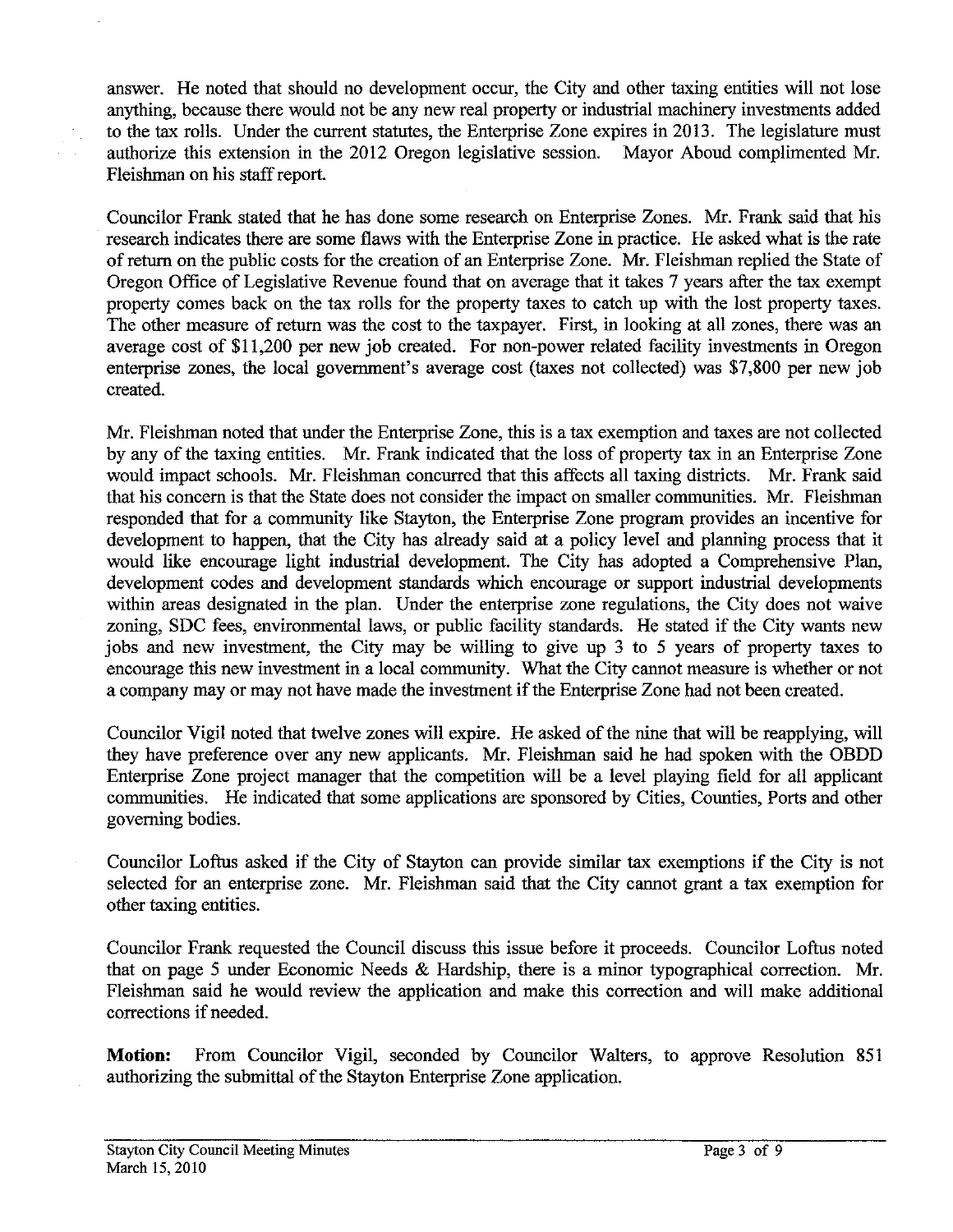**Discussion:** Councilor Walters stated he does not want to give anything away, but that if approved the Stayton Enterprise Zone will provide the same incentives as other enterprise zones, and make the City of Stayton competitive. This is a carrot to encourage new businesses. He would like to gain 100 years of property taxes rather than lose them to another community. Councilor Hemshorn stated the City has been losing businesses and she sees the Stayton Enterprise zone as a tool to bring in new employees and she supports the application. Mayor Aboud commented that if a company made a  $$10,000,000$  investment, the City will forego \$33,000 per year in property taxes and \$160,000 over 5 years. If a company says they will not locate here without the enterprise zone designation, then Mayor Aboud asked if the City Council wants the City to forego this opportunity. Councilor Frank stated that he wants people to come to Stayton because of what the community has to offer. He does not want to give away anything, including property taxes, in order to lure new businesses and investment. Mr. Frank does not think that the enterprise zone incentives will be a sufficient reason for people to come to Stayton.

Councilor Vigil says there are two perspectives. He noted that Councilor Frank says he doesn't want to give away things out of the ordinary. However, Councilor Vigil says that relocating businesses or new businesses are looking for local incentives and will be likely to go to a community where those incentives are offered. He concluded that without the enterprise zone designation, the City will not be competitive. Councilor Hemshorn stated that in order for the City to be competitive, it may cost us for awhile, however, she concluded obtaining an enterprise zone designation may be necessary to be competitive. Councilor Walters noted that there will be other economic benefits for new jobs including retail sales at local businesses, the sale of real estate and other secondary economic benefits. Mr. Frank asked how many enterprise zones there are in Oregon. Mr. Fleishman stated there are 54 zones throughout the state. Councilor Loftus concluded that he believes it is appropriate to pursue the application.

Mayor Aboud called for a vote on the issue.

**Motion passed** 4:l (Frank opposed).

# **Resolution No. 852** - **TGM Application:**

**a. Staff Report. Mr.** Fleishman thanked the council for considering this issue. The submitted application to the Oregon Department of Transportation's Transportation and Growth Management (TGM) program on March 12,2010. The application requests \$108,000 in TGM grant funds, which is more than the \$75,000 previously authorized by the Council. The City proposes to provide a \$24,000 match which will include a \$15,000 cash match funding from the Streets Fund and \$9,000 of in-kind non-cash contributions from the Public Works and Planning Departments. If the Council does not approve, the staff will contact ODOT to modify the application.

Councilor Vigil asked if the City applies for a larger grant, would that affect any other grant applied for in the **future.** Mr. Fleishman said no, the size of this grant should not affect future grant applications, under this program or other state grant programs.

In response to a question from Councilor Loftus, Mr. Fleishman indicated that the City's transportation consultant reviewed the application and budget. They recommended a series of modifications to the work program, including adding elements for a "Safe Routes to Schools" element of the grant application and how the City can work to reduce congestions at key intersections near key facilities. The budget was modified to reflect a more accurate time and materials costs from the Transportation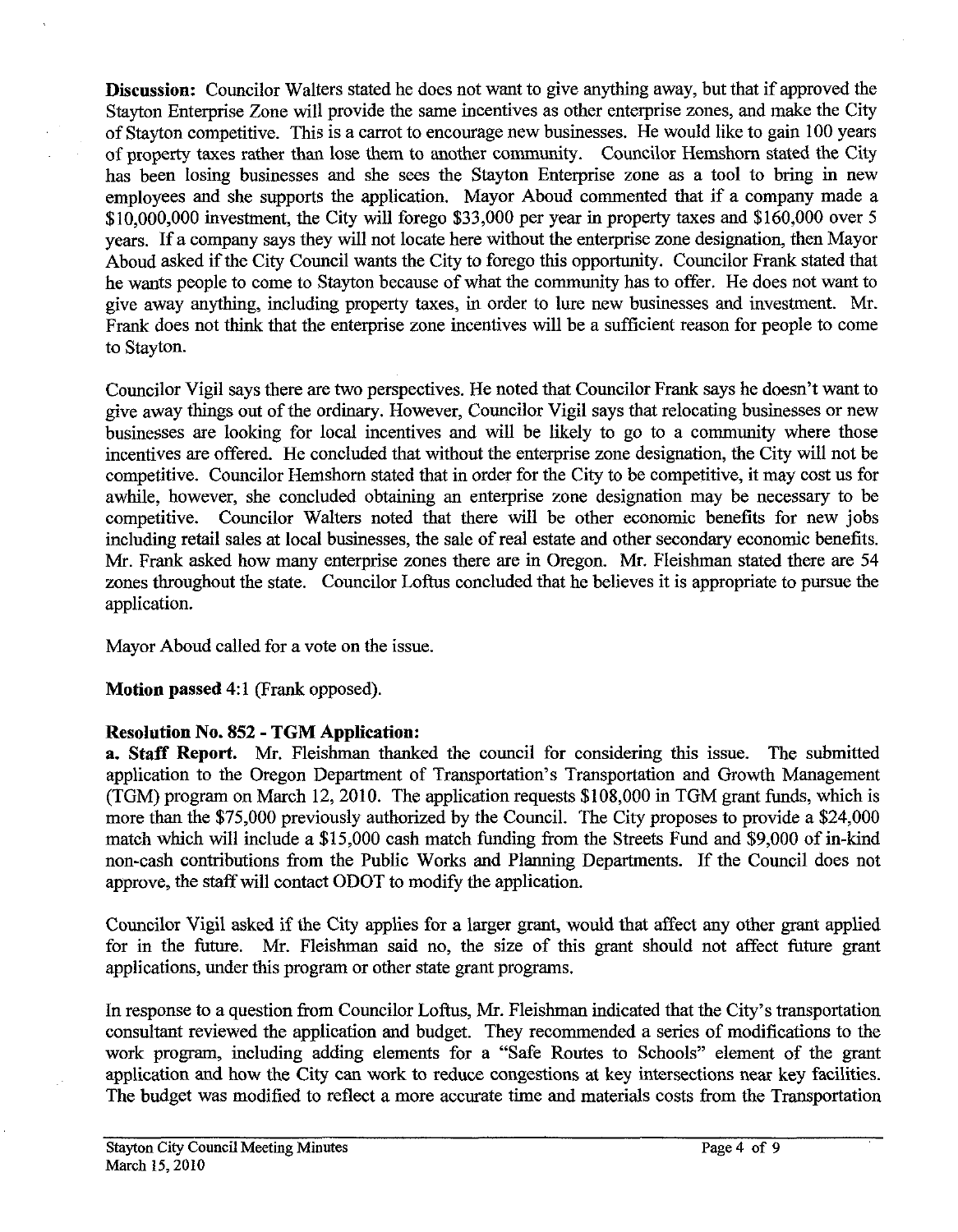consultant for working on each of the work elements in the plan. In response to a question from Councilor Vigil, Mr. Kinney stated that development of specific plans and project proposals may make the City more competitive when applying for future grants from ODOT and other agencies.

Motion: From Councilor Hemshorn, seconded by Councilor Walters, to approve Resolution No. 852 as presented. Motion passed: 5:O.

## Pavement Management Financing Alternatives

a. Staff Report: Dave Kinney, Public Works Director presented a Powerpoint presentation regarding future financing for street maintenance.

Mr. Kinney reviewed the results of the 2009 Community Survey questions related to streets and sidewalk maintenance. He noted that 50% of surveyed residents rate the quality of street maintenance as poor or very poor; 75% believe the City should devote more resources to streets and sidewalk maintenance; and 64% stated they would support increased taxes to improve street maintenance.

Mr. Kinney reviewed the policy discussions related to streets maintenance and financing which the Stayton City Council has had over the past twenty five years, with a report on the City's 2006 Pavement Management Report and recommendations. The City Council has consistently set a goal to establish a long-term stable financing source for street maintenance. The City relies on the state gas tax distributions and one-time fundimg opportunities to pay for street maintenance and special projects.

Mr. Kinney review the 2009-2010 Street Fund budget including revenues and expenditures. He provided a projection of the 2010-2011 Street Fund budget. He noted that the City has considered several financing options including a local option gas **tax,** federal stimulus funds, transfers from the General Fund, a Transportation Maintenance Fee, local option levies, franchise fees and a general obligation bond issue.

The final part of the presentation focused on proposals for the implementation of Transportation Maintenance Fee as a monthly charge on utility bills and/or the presentation of a general obligation bond issue to the voters in November 2010 or May 2011.

**b.** Council Deliberation: Councilor Frank stated that he would like to see the City Council move forward with a general obligation bond on the November 2010 election. He also stated that he supports a transportation maintenance fee with a sunset clause and targeted toward designated projects. Mr. Kinney answered several questions from councilors about what type of projects could be funded with a general obligation bond or transportation maintenance fee.

Councilor Walters indicated he would like to have a work session to discuss the issue. Councilor Hemshorn concurred a work session is needed, but feels the staff will need to provide additional information to the City Council. City Administrator Don Eubank noted that he and the Public Works Director have had several discussions on policy options and choices, but there is a need to share information more detailed information on proposed projects and costs with the City Council before a proposal is agreed to. Councilor Loftus stated that he believes the City should look at all options available for financing street maintenance before making a decision. He expressed concern that a general obligation bond issue will be a difficult sell to the public during trying economic times. Councilor Loftus requested staff provide information on the trip generation numbers and potential transportation maintenance fees for the larger commercial and industrial users, such as Safeway, and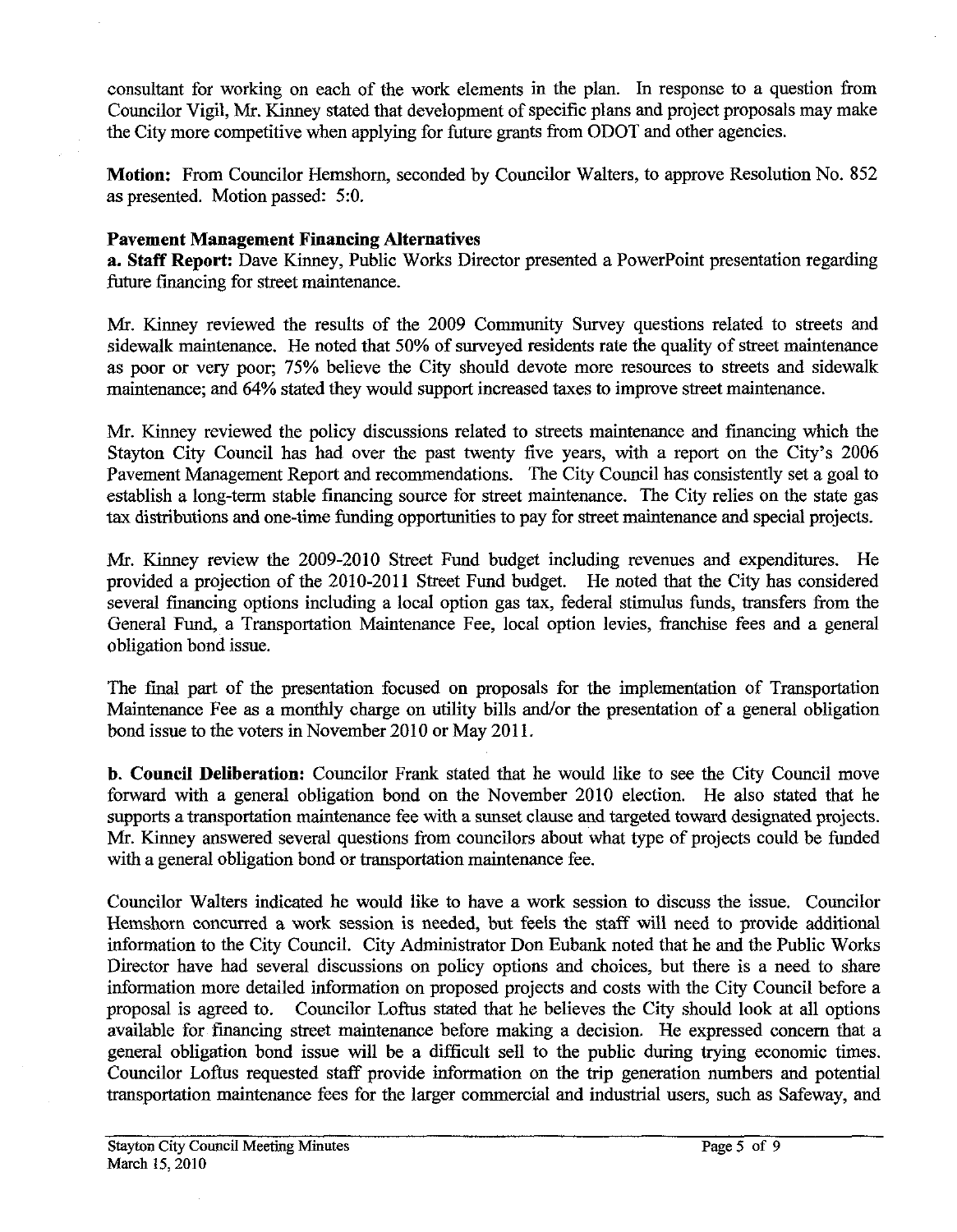restaurants. Councilor Walters requested the staff estimate costs for repairing our existing streets but also how much it will then take to maintain our investments once rehabilitation work is completed. He stated his goal is that streets not get worse every year.

At the conclusion of the discussion Mayor Aboud asked City Administrator Eubank to identify several dates for a work session on this issue.

# **STAFF/COMMISSION REPORTS**

## **Finance Director's Report** - **Christine Shaffer**

**a. Monthly Finance Department Report:** Christine Shaffer shared the monthly financial reports and noted they are looking good. In response to a question from Councilor Frank, City Administrator Eubank said that councilors are invited to one to one discussions on the budget and the staff will be setting up a budget orientation workshop in March or April for new budget members and interested members of the budget committee.

## **Acting Police Chief's Report** - **Rich Sebens**

**a. Statistical Report February 2010:** Acting Chief Sebens is pleased with the increased traffic enforcement and lowering of the number of accidents. The statistics show alcohol related crimes were up. He reported there have been 2-3 Minor in Possession parties which were broken up by officers and other OLCC liquor violations investigated by officers. Councilor Loftus asked about Code Enforcement for animal control. Mr. Sebens said that the ordinance statistics were accidentally omitted from the report this month. City Administrator indicated this report will be emailed to city councilors.

**b. Crosswalk Grant:** Acting Chief Sebens announced the City has been awarded a crosswalk safety grant from the Traffic Safety Alliance to continue the City's crosswalk enforcement program. The Police Department will begin this work in April 2010.

## **Planning Director's Report** - **Dan Fleishman**

**a. Americorp Project** - **Corbin College Students Volunteers:** Since **Mr.** Fleishrnan left the meeting early. The City Administrator requested Randy Cranston and David Kinney give this report.

Randy Cranston, 372 SE. Church St., Sublimity. Mr. Cranston stated he serves on the regional Habitat for Humanity board of directors. The local Habitat chapter solicited support from Corban College students. The college has thirty baseball players who would have volunteered to put in 24 hours of community service, per person during the Spring break week, March 22 to March 25,2010. Habitat for Humanity will have difficulty fulfilling all these hours, since their new house on  $4<sup>th</sup>$  Avenue is nearing completion. Mr. Cranston informed the Council he has been working with the City staff to identify projects in Stayton which the Corban College students can assist with. Mr. Kinney reported that Angie Lehnert and Bob Parsons are working on putting a list together and will coordinate with Habitat for Humanity to take advantage of the student's volunteer hours.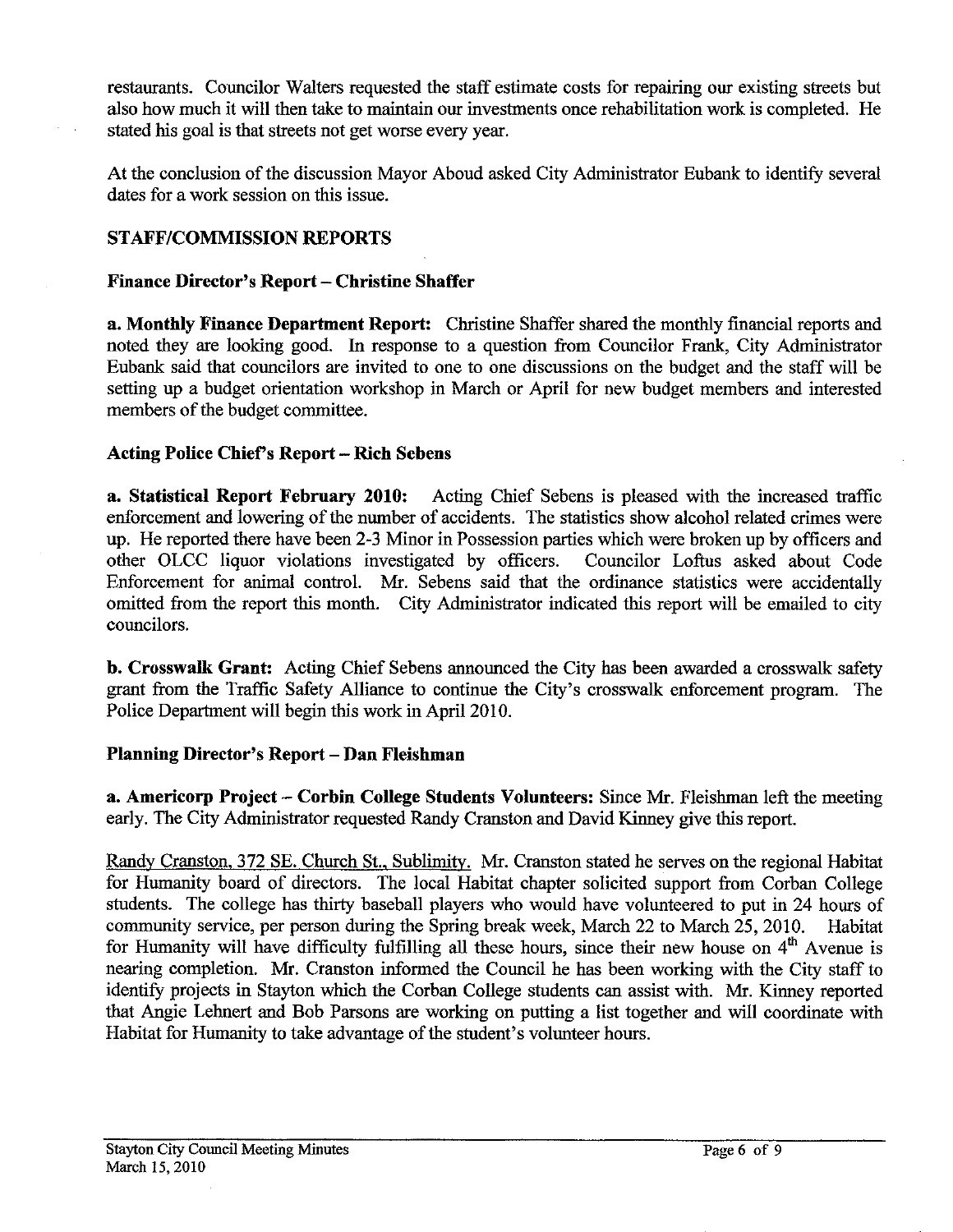## **Library Director's Report** - **Louise Meyers**

**a. February 2010 ActivitieslStatistics:** Library Director Louise Meyers acknowledged the Statesman-Journal article on library usage that was published in the March 14, 2010 newspaper. Statesman-Journal Reporter Barbara Curtin interviewed her and did a very nice article with pictures of the Stayton, Independence and Salem libraries. Ms. Meyers noted that the article reported Stayton circulation was up significantly in both 2008-2009 and the current year, while Salem library's circulation numbers were static. She concluded "We are doing things right".

**b. U. S. Census.** The Library Director reported the U.S. Census Bureau has been using the library meeting room for a training session for local workers who will be collecting Census data. Stating on Wednesday, March 17,2010 Census workers will be in the library meeting room on Wednesdays (12- 8) and Saturdays (10-3) to help citizens fill out the Census.

*c.* **Library Activities.** Ms. Meyers reported on other library activities. She stated that the Library hosted **AARP** classes for drivers aged 55 and up. She complimented the Stayton Police Department for a recent staff training on "how to deal with problem patrons". She reported Sgt. Meeks provided good information to the library staff. Overall, she reported things are going well at the library.

## **Public Works Director's Report** - **Dave Kinney**

**a. February 2010 Operating Report.** No additional Report

## **Pool Manager's Report** - **Rebekah Meeks**

**a. February 2010 Operating Report.** Rebekah Meeks noted that February 2010 usage numbers were  $up - 2900$  patrons. She stated this did not include swim team usage or rentals. Pool staff has seen increased usage from current patrons but also people from Silverton and other locales outside Stayton coming to the pool for lessons.

# **PRESENTATIONSICOMMENTS FROM THE PUBLIC**

Larry Emery, 438 W. Burnett St.: Mr. Emery noted two things E. Santiam Street utility crossings, requested these patches be completed, particularly if SCTC is working in the area. Mr. Emery is concerned with ADA ramps and will continue to be concerned. He noted two power ramp chairs there are no HC ramps on Regis Street and this is a huge hazard. We have significant problems and he would like to see ADA issues considered.

**Art** Christensen. Stayton: Mr. Christensen agreed streets need to be fixed. He is concerned that the City use of a Transportation Maintenance Fee is the wrong way to finance street maintenance and improvements. He encouraged the Council to use of a general obligation bond issue, rather than an additional fee added to the utility bills.

# **BUSINESS FROM THE CITY ADMINISTRATOR**

City Administrator Eubank advised the Council that the staff will be holding a budget orientation session in late March or April for budget committee members. Councilors are invited.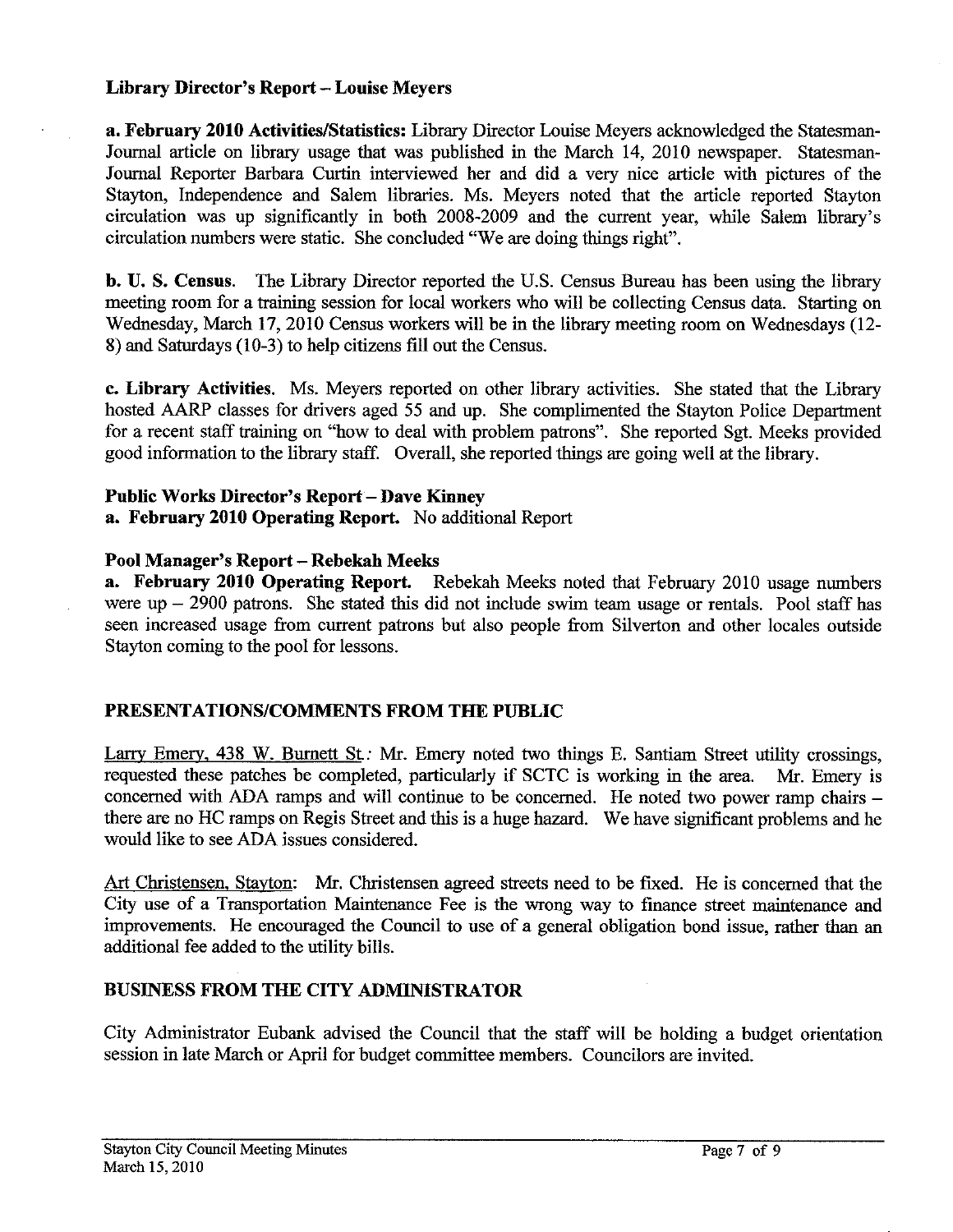### BUSINESS PROM **THE** MAYOR

a. Appointment of Larry Emery - Park & Recreation Board: Mayor Aboud appointed Mr. Emery to the Parks and Recreation Board.

Motion: From Councilor Frank, seconded by Councilor Vigil, to appoint **Lany** Emery to the Parks and Recreation Board. Motion passed: 5:O.

**b. Appointment of Jennifer Godfrey - Budget Committee:** Mayor Aboud appointed Ms. Godfrey to the Budget Committee. He noted she is a long time resident who works for State Parks department and has budget experience.

Motion: From Councilor Frank, seconded by Councilor Hemshorn, to appoint Jennifer Godfrey to the Budget Committee. Motion passed: *5:O.* 

**c.** Comprehensive Plan Review Committee: Mayor Aboud announced he has put together a list of seven individuals to appoint to the Comprehensive Plan review committee. He noted that more than seven people have expressed interest in serving on the committee, including many who live outside the city limits and urban growth boundary. He stated that he is inclined to appoint seven people and designate others as alternates. Councilor Loftus asked if the Committee could be expanded to take advantage of the additional volunteers. In response Councilor Loftus' question, the Mayor expressed his concern that if the Committee meeting dates don't work for some, then others may be available to take their place. Councilor Vigil stated that he would like to see the number on the committee stay at seven. Mayor Aboud stated that he would email a list of prospective committee appointments prior to the next City Council meeting.

## **BUSINESS FROM THE COUNCIL**

a. Via Magazine: Councilor Frank noted that the VIA magazine published by the Oregon-Idaho Chapter of the American Automobile Association would be a great way to advertise Stayton. Ms. Shaffer stated that Stayton had been in an earlier issue that featured the bridge.

**b. 1<sup>st</sup> Avenue Street Repairs:** Councilor Frank told the Council that he has spoken to Bill Worcester, Marion County Public Works Director, about 1<sup>st</sup> Avenue street repairs. Mr. Worcester informed Mr. Frank that Marion County will be making some repairs. Mayor Aboud confirmed Mr. Worcester announced at the City's March breakfast with the County Commissioners that the County intends to fix 1<sup>st</sup> Avenue from Ida St. south to the N. Santiam River bridge in the next fiscal year.

c. Police Advisory Committee: Councilor Frank asked when the Police Advisory Committee will be appointed. Acting Chief Sebens explained there have been various attempts to invite community members to attend a local "Police Citizens Academy", but few individuals expressing interest attending the academy. It had been his hope that individuals trained in the academy would be potential candidates for the advisory committee. Chief Sebens went on to explain he had modified his strategy to first find citizens who will be willing to serve on the advisory committee and then organize training sessions using the Police Citizens Academy format. The next step is to identify roles and functions for the Police Advisory Committee and present that information to the Mayor and City Council. City Administrator Eubank said the Police Advisory Committee would be formed before the end of the fiscal year.